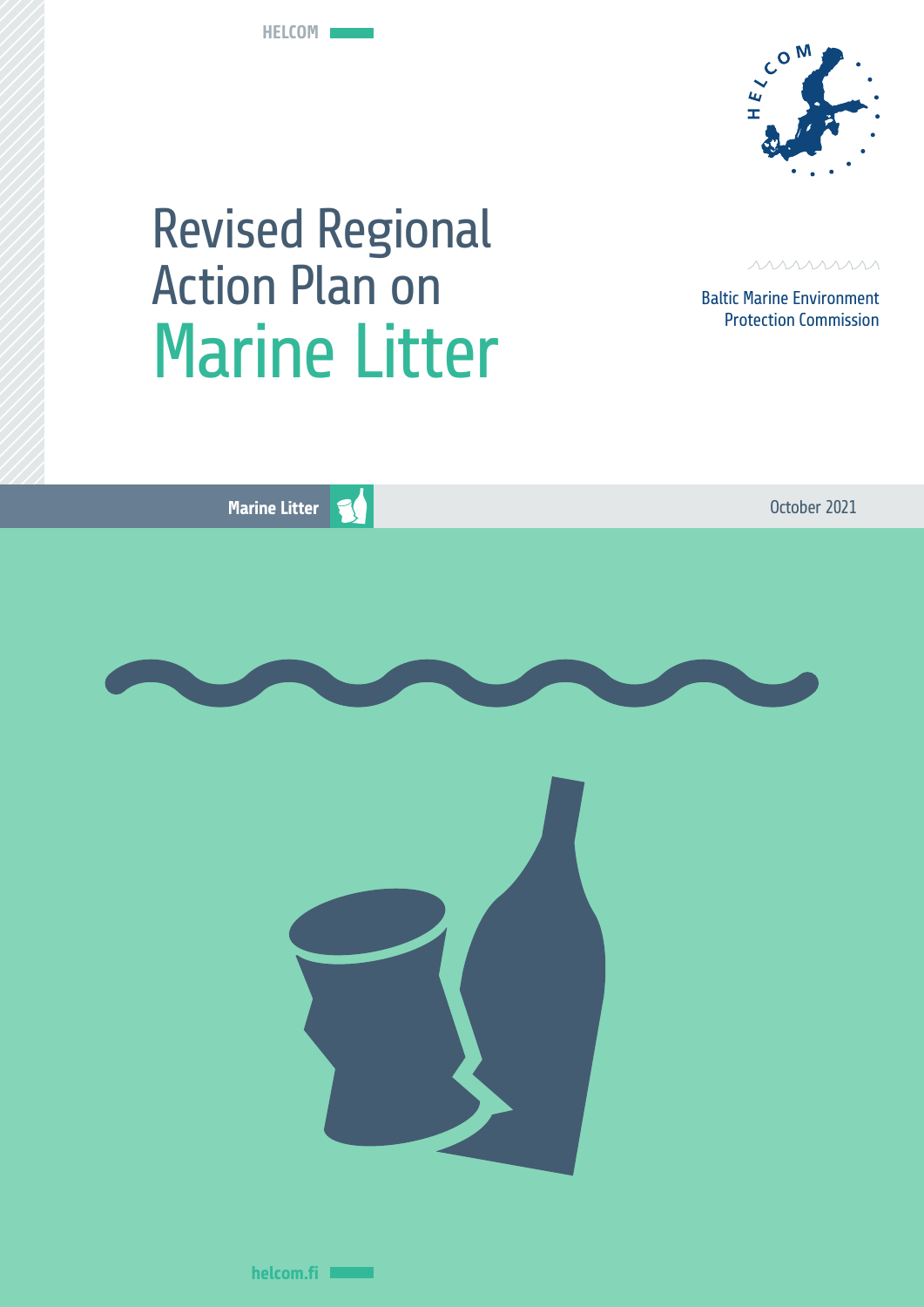

00160 Helsinki, Finland www.helcom.fi

Katajanokanlaituri 6 B

(Helsinki Commission –HELCOM)

Published by:

For bibliographic purposes this document should be cited as: "HELCOM Recommendation 42-43/3 on the Regional Action Plan on Marine Litter. HELCOM (2021)"

© Baltic Marine Environment Protection Commission – Helsinki Commission (2021)

Baltic Marine Environment Protection Commission

All rights reserved. Information included in this publication or extracts thereof, with the exception of images and graphic elements that are not HELCOM's own and identi ied as such, may be reproduced without prior consent on the condition that the complete reference of the publication is given as stated above.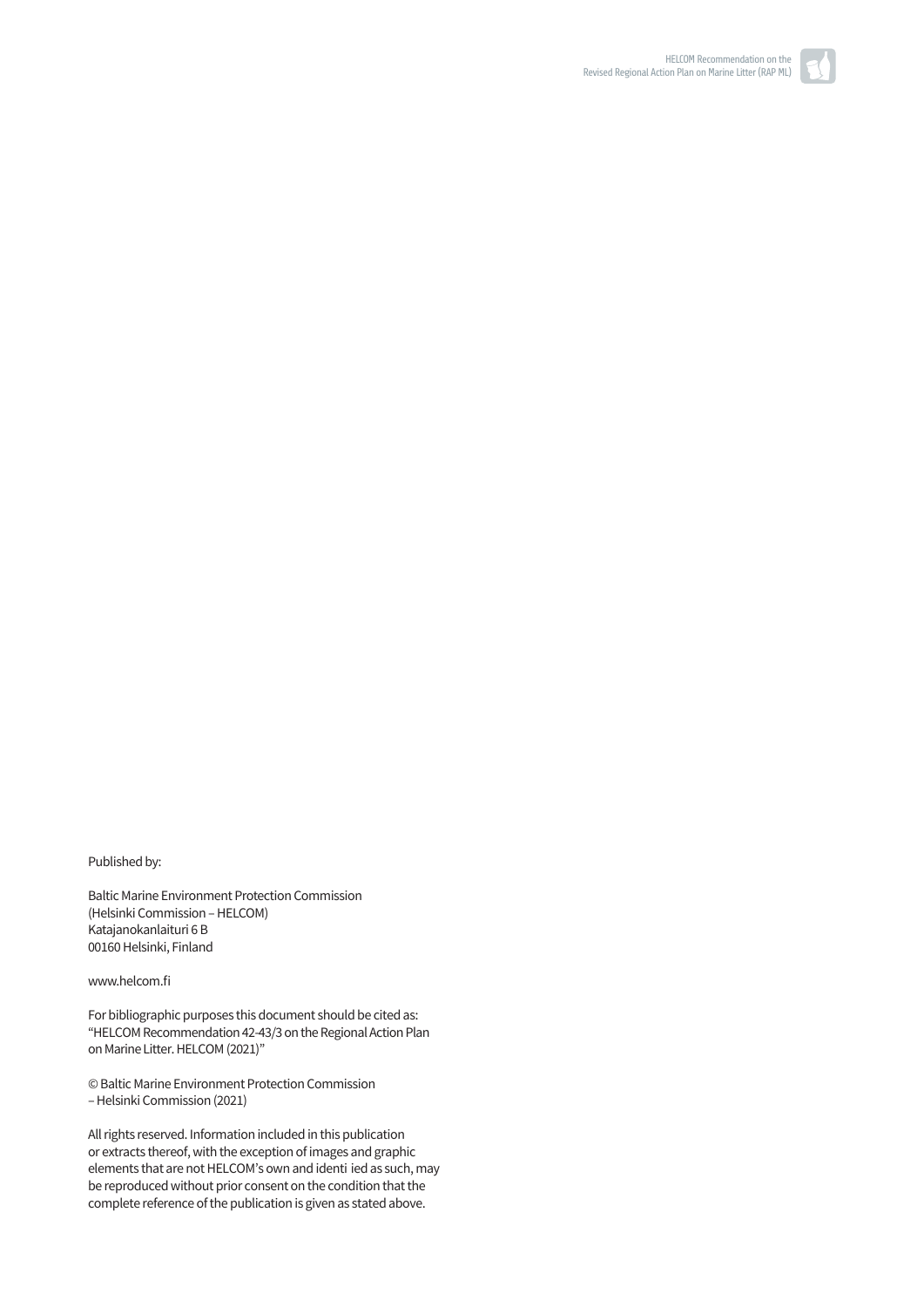## HELCOM Recommendation 42-43/3

Supersedes HELCOM Recommendation 29/2 and 36/1

Adopted on 20 October 2021, having regard to Article 20, Paragraph 1 b) of the Helsinki Convention

#### **REGIONAL ACTION PLAN ON MARINE LITTER (RAP ML)**

#### **THE COMMISSION,**

**BEING CONCERNED** about the harmful effects of litter on the marine ecosystem such as entanglement in and ingestion of marine litter by marine organisms, litter as potential source of accumulation of toxic substances within the marine food web and pathway for transport and introduction of alien species as well as damage, degradation and smothering of marine habitats;

**BEING ALSO CONCERNED** about the harmful effects of marine litter on the human beings, including safety risks caused by marine litter such as sharp items at beaches or entanglement of divers, the potential introduction of toxic and endocrine disruptors in fish and shellfish for human consumption and of risk to navigation safety at sea;

**RECOGNIZING** that plastic may persist in the marine environment for a considerable period, possibly as much as hundreds of years, and that plastic pollution globally is a growing threat to the marine environment;

**BEING AWARE** of the severity of the marine litter problem in the oceans, while recognizing that more knowledge is needed to adequately react on the problem in the Baltic Sea;

**BEING FURTHER CONCERNED** about the harmful effects of marine litter, especially from fishing activities, on archaeological sites on the seafloor and therefore human heritage;

**BEING ALSO AWARE** that the main sources contributing to marine litter inputs in the Baltic Sea are associated with household related/municipal solid waste activities, coastal-based recreational and tourism activities, transport and waste collection/dumping, fishing activities as well as land-based activities involving the use and generation of microplastics;

**NOTING** at the same time the socio-economic losses that marine litter is causing to many activities carried out at the Baltic Sea, e.g. fishing, shipping, coastal tourism, cooling water systems;

**RECALLING** the United Nations Convention on the Law of the Sea and its obligations for States to protect and preserve the marine environment (Art 192) including to take measures to prevent, reduce and control pollution (Art 194) and related United Nations General Assembly Resolutions on Oceans and the Law of the Sea, recently Resolution A/RES/75/239 (2020) and earlier submissions;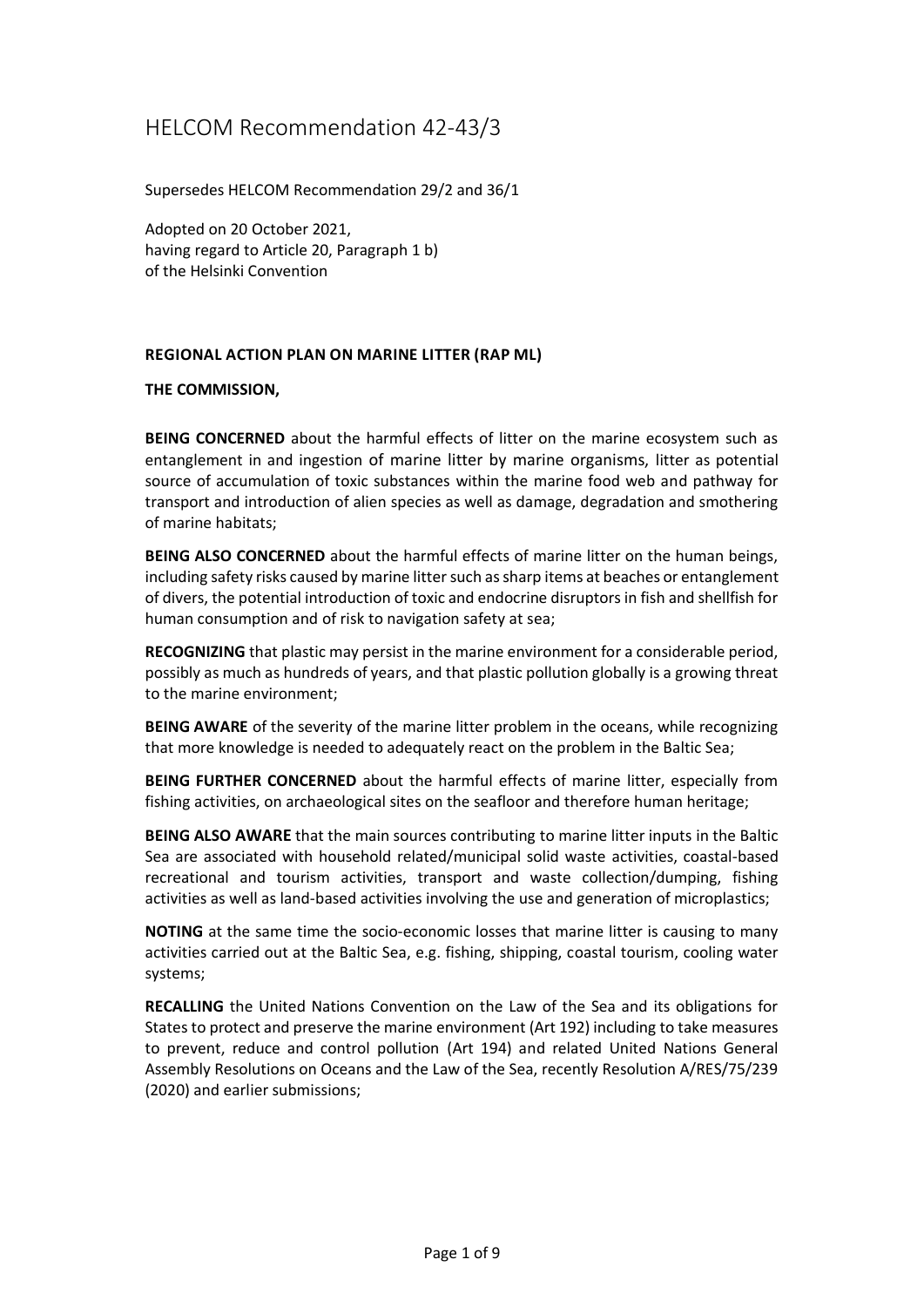**RECALLING FURTHER** the United Nations Environment Assembly resolution 3/7 which stresses the long-term ambition of eliminating discharge of plastic litter and microplastics into the oceans and United Nations Environment Assembly resolution 4/6 calling to address the problem of marine litter and microplastics, prioritizing a whole-life-cycle approach and resource efficiency;

**RECALLING ALSO** the Rio +20 commitment to take action to achieve significant reductions in marine debris by 2025 and the achievement of the goals and strategy objectives of the Honolulu strategy, as outlined in Resolution A/RES/66/288 (2012);

**RECALLING** United Nations Sustainable Development Goal 14 and its target 14.1 to prevent and significantly reduce marine pollution of all kinds by 2025, including marine debris;

**RECALLING FURTHER** the London Convention 1972 and the 1996 Protocol thereto aiming to promote the effective control of all sources of marine pollution and to take all practicable steps to prevent pollution of the sea by dumping at sea of wastes and other matter generated on land;

**ACKNOWLEDGING** marine litter to be one of the eight contaminant categories of UNEP's Global Programme of Action for the Protection of the Marine Environment from Land-Based Sources (GPA) as well as one of the key issues of the Regional Seas Programme (RSP) of UNEP;

**RECALLING FURTHERMORE** the provisions on ship generated waste management under Annex V of the International Convention for the Prevention of Pollution from Ships (MARPOL 73/78) as well as the IMO Action Plan to address marine plastic litter from ships;

**RECALLING** other relevant regional programmes and activities developed in the framework of structures stemming from international agreements such as the Regional Action Plan for Prevention and Management of Marine Litter in the North-East Atlantic and the Artic Regional Action Plan on Marine Litter;

**ACKNOWLEDGING** the ecological and management objectives for marine litter set by the HELCOM Baltic Sea Action Plan (BSAP 2021) as well as the Regional Action Plan on Marine Litter as a key tool to achieve the objectives;

**BUILDING ON** related commitments of HELCOM Ministerial Meetings and actions to reduce litter input in the Baltic Sea marine environment agreed in HELCOM Recommendations;

**RECALLING** that this complementary approach is without prejudice to the implementation of related regulations and policy initiatives applicable for HELCOM countries being EU members, related regulations of the Russian Federation as well as provisions concerning marine litter management contained in other national, regional or international instruments or programmes;

**ACKNOWLEDGING** related, including stricter, national and international legislation, provisions, criteria and guidance for marine litter prevention and sustainable management as complementary marine litter approaches;

**RECOMMENDS** to the Governments of the Contracting Parties to the Helsinki Convention to jointly implement, assisted by the relevant HELCOM subsidiary bodies including *via* a lead country approach, the actions of this Regional Action Plan on Marine Litter.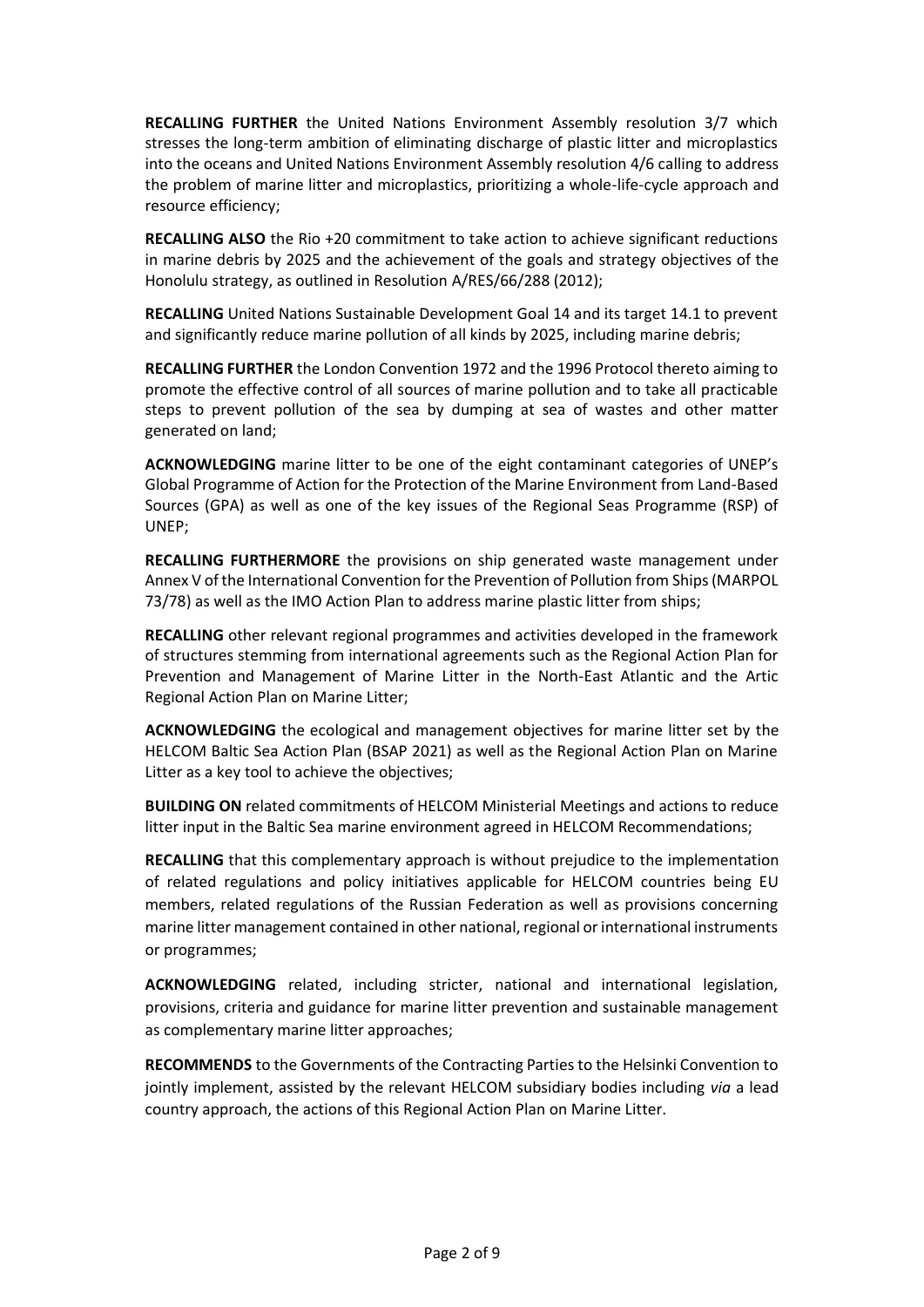**DECIDES** to base further work on fundamental principles, as contained in Articles 3, 6, 8, 9 and 15 of the Helsinki Convention, as well as the following approaches:

- a) "Public participation and stakeholder involvement": Procedures and methods to create awareness of the problems of marine litter and ensuring a sense of public ownership for broad-based support to preventive and removal measures;
- b) "Sustainable consumption and production": The use of goods and services that respond to basic needs and bring a better quality of life, while minimizing (1) the use of natural resources; (2) the generation of toxic materials; (3) the emissions of pollutants and waste generation over the life cycle of the service of product;
- c) "Best available knowledge and socio-economic effectiveness": Actions and operational aspirational targets to be based on available knowledge of the predominant amounts, materials, items and sources of marine litter found in the Baltic Sea as well as social and economic costs of degradation compared to the cost and benefits of proposed measures and, where available, costs for non-action;
- d) "Integration": Marine litter management to be an integral part of the solid waste management to ensure any environmentally sound anthropogenic management including rational use of resources;
- e) "Application of waste hierarchy": Solid waste management to follow the five-step waste hierarchy, as introduced by the EU legislation in 2008<sup>1</sup>, starting from prevention to preparing for re-use, recycling, other recovery up to final disposal;
- f) "Ecosystem approach": Management of human activities according to the 2003 Joint HELCOM and OSPAR Ministerial Statement on the Ecosystem Approach to the Management of Human Activities;

#### **RECOMMENDS ALSO** to

- a) finalize, by the end of 2021, common indicator and associated definition of Good Environmental Status (GES) for beach litter and by 2022 for litter on the seafloor for regional application in the years to follow;
- b) finalize, by the end of 2026 at the latest, a common indicator and associated definition of GES related to microlitter for regional application in the years to follow;
- c) identify and further develop additional common indicators and associated definition of GES related to litter in other compartments;
- d) improve coordinated monitoring programmes for the beach litter and seafloor litter indicators including data collection for regular assessment of the state of marine litter in the Baltic Sea area;
- e) establish by 2026 at the latest coordinated monitoring programmes for microlitter including data collection for regular assessment of the state of marine litter in the Baltic Sea area;
- f) implement points a) to e) taking into account outcomes of the related work under the EU MSFD and involving close coordination with the EU TG Litter, as well as with similar work of the Russian Federation;

*<sup>1</sup> Waste Framework Directive 2008/98/EC (art. 4).*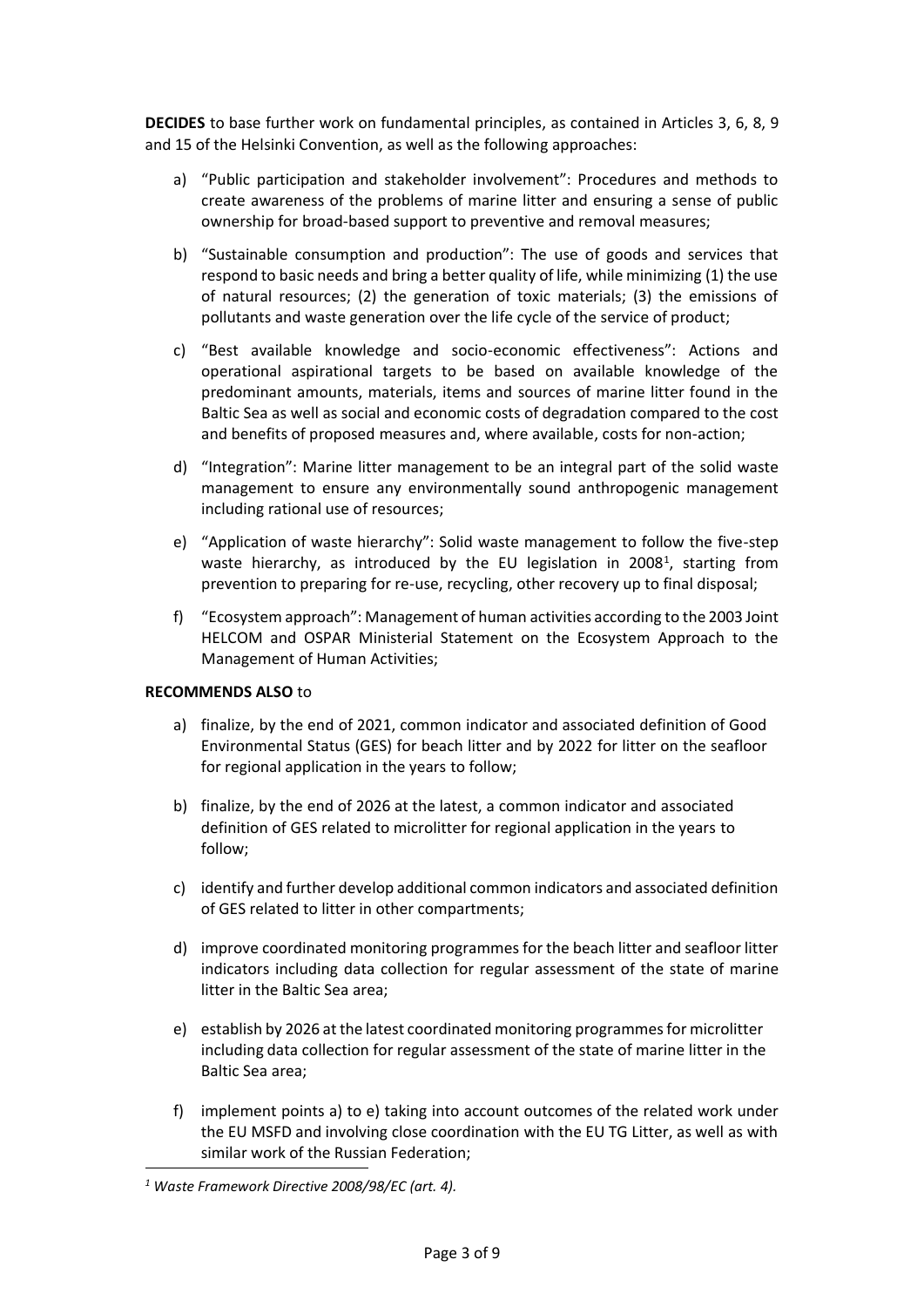g) report on the implementation of actions and their effectiveness towards achieving corresponding targets for the first time by  $1<sup>st</sup>$  December 2023 as part of the implementation plan to be drafted for each of the actions following the lead country approach and thereafter every second year;

**RECOMMENDS FURTHER** that the Contracting Parties assess the implementation of this Recommendation and the Action Plan by 2027, and, if necessary, based on the assessment, update it in 2028;

**RECOMMENDS FURTHERMORE** that the Governments of the Contracting Parties to the Helsinki Convention foster cross-sectorial cooperation and seek close cooperation with other relevant regional and global organizations and initiatives to combat marine litter, including UNEP and other Regional Seas Conventions (i.a. OSPAR Commission, Barcelona Convention, Black Sea Commission), the International Maritime Organization, the Convention on Biological Diversity, the Baltic Sea Advisory Council, and River Basin Commissions including via partnerships with the private sector and with non-governmental organizations.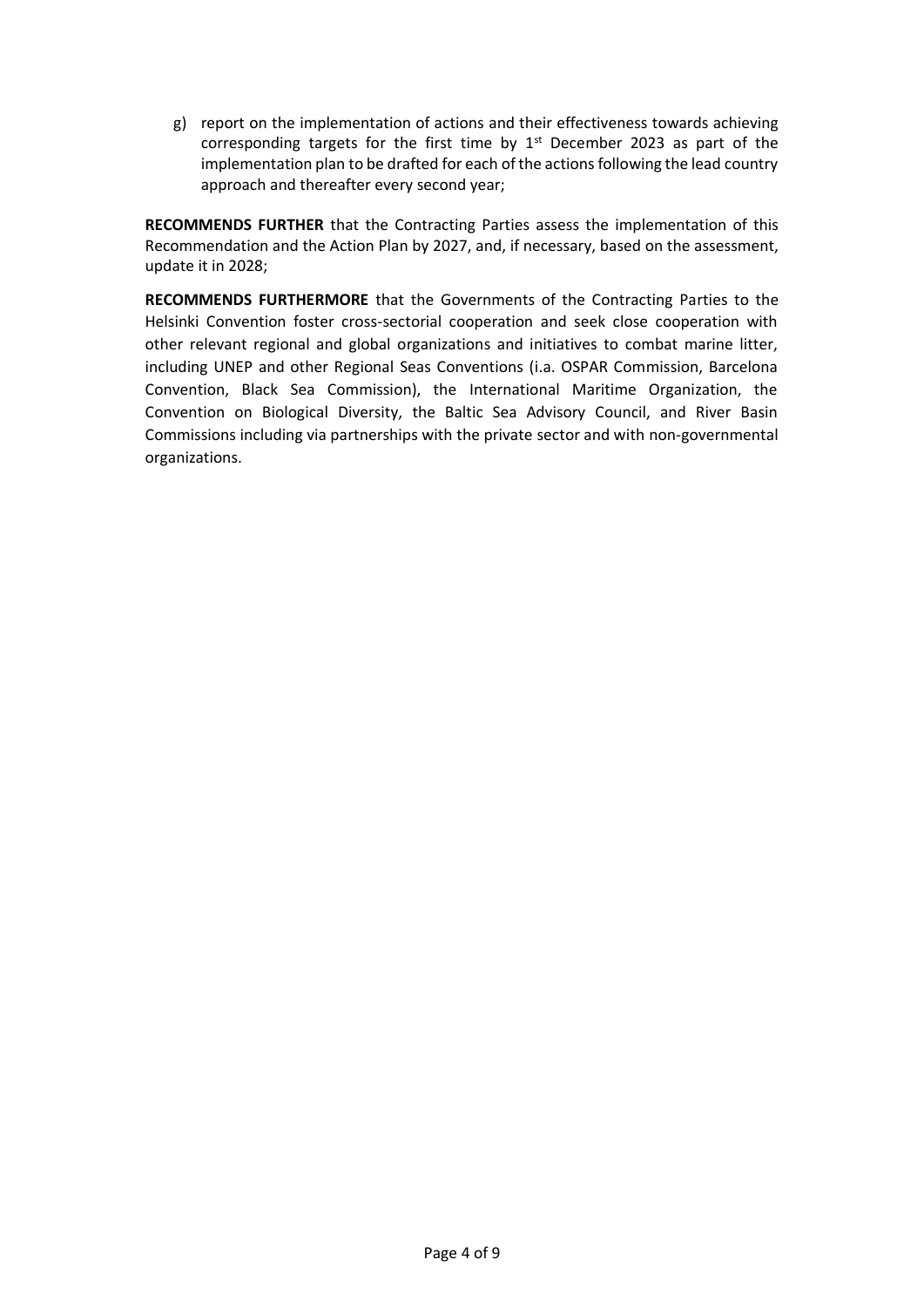#### **ACTIONS TO REDUCE THE INPUT AND PRESENCE OF MARINE LITTER IN THE BALTIC SEA AS PART OF THE HELCOM REGIONAL ACTION PLAN ON MARINE LITTER (RAP ML)**

HELCOM Regional Action Plan on Marine Litter is considered as the main regional tool to achieve the marine litter ecological and management objectives of the Baltic Sea Action Plan. This updated Action Plan is developed based on lessons learnt from the implementation of the first Regional Action Plan adopted in 2015 and on the best available information on amounts and composition of litter found in the coastal and marine environments as well as its sources and pathways to the Baltic Sea. Thus, the list of actions represents areas where, to the best knowledge, the Contracting Parties need to act.

Actions in this Action Plan are designed for joint regional implementation with assistance and follow up by the relevant HELCOM working group. The implementation also assumes lead country approach with subsequent assignment of actions to countries which are willing to develop them further into concrete measures. An implementation plan for each action will be developed by the end of 2022. The implementation plan will include concrete steps and target years as well as a follow up process with respective milestones and indicators of accomplishment. In doing so, cost-effectiveness of measures and ongoing activities which can be used for the implementation should be considered. The implementation plans will be considered by relevant HELCOM groups as part of the regional communication on marine litter, which is one of the key issues for the success of this Action Plan. The implementation plans will be revised, if necessary, based on the follow up assessment.

Some actions in this Action Plan, for instance, addressing other organizations or institutions having specific competence to act (e.g. exclusive competences of the European Union, the International Maritime Organization regarding new regulations for shipping) require a coordinated approach. Cooperation with other Regional Seas Conventions is an essential part of this work ensuring mutual learning and coordination of actions. Furthermore, the Contracting Parties commit to a global agreement on plastics and microplastics, which could include national *management plans on plastics and microplastics as an element within the agreement.*

Actions in the Action Plan are divided into two themes: (i) actions to combat land-based and (ii) sea-based sources of marine litter which include also actions on removal and disposal of litter already present in the marine environment. Actions aimed at reducing input of litter by means of smart production as well as education and outreach are integral parts of these themes. Contracting Parties will continue regional and national work to increase public awareness and literacy on occurrence and harmful effects of marine litter as well as on measures to prevent plastic pollution of the Baltic Sea.

Successful accomplishment of the Action Plan involves engagement in a dialogue and enhanced cooperation with business and industry, sea users, local communities and other relevant civil society groups as well as national stakeholders focusing on marine litter, at appropriate level, to promote the removal of litter from the marine environment in a practical, feasible and environmentally sound manner, to develop best available techniques (BAT) and best environmental practice (BEP), including identification of circumstances of "escapes" of litter into the marine environment as well as new waste management and adaptation practices to achieve a good environmental status.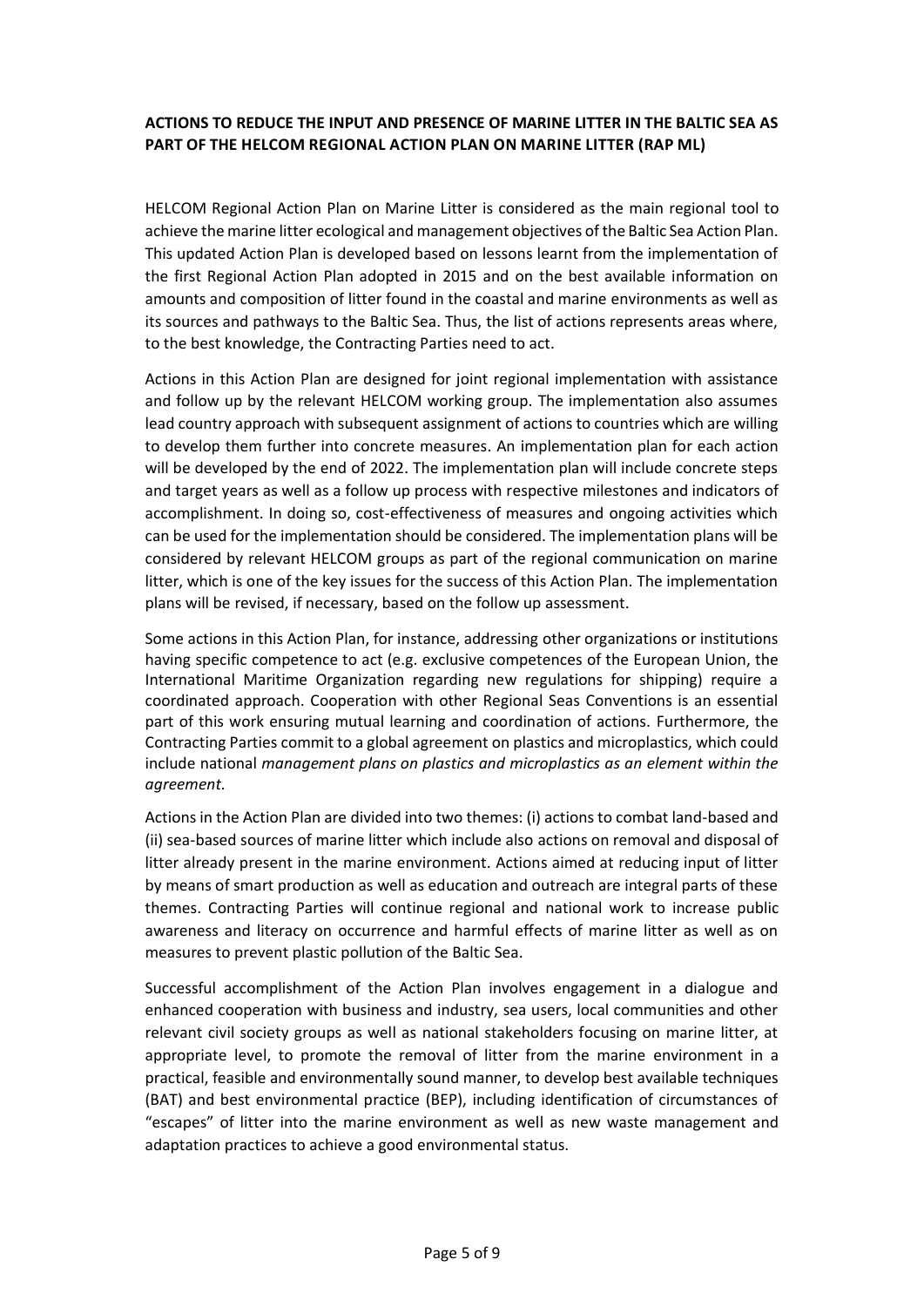Contracting Parties agreed to reach a good environmental status of the Baltic Sea. The implementation of the Regional Action Plan on Marine Litter will be assessed by 2027 and, if necessary, based on the assessment, the Action Plan will be updated in 2028 to ensure that the implementation of the Action Plan serves to the achievement of this ambitious goal.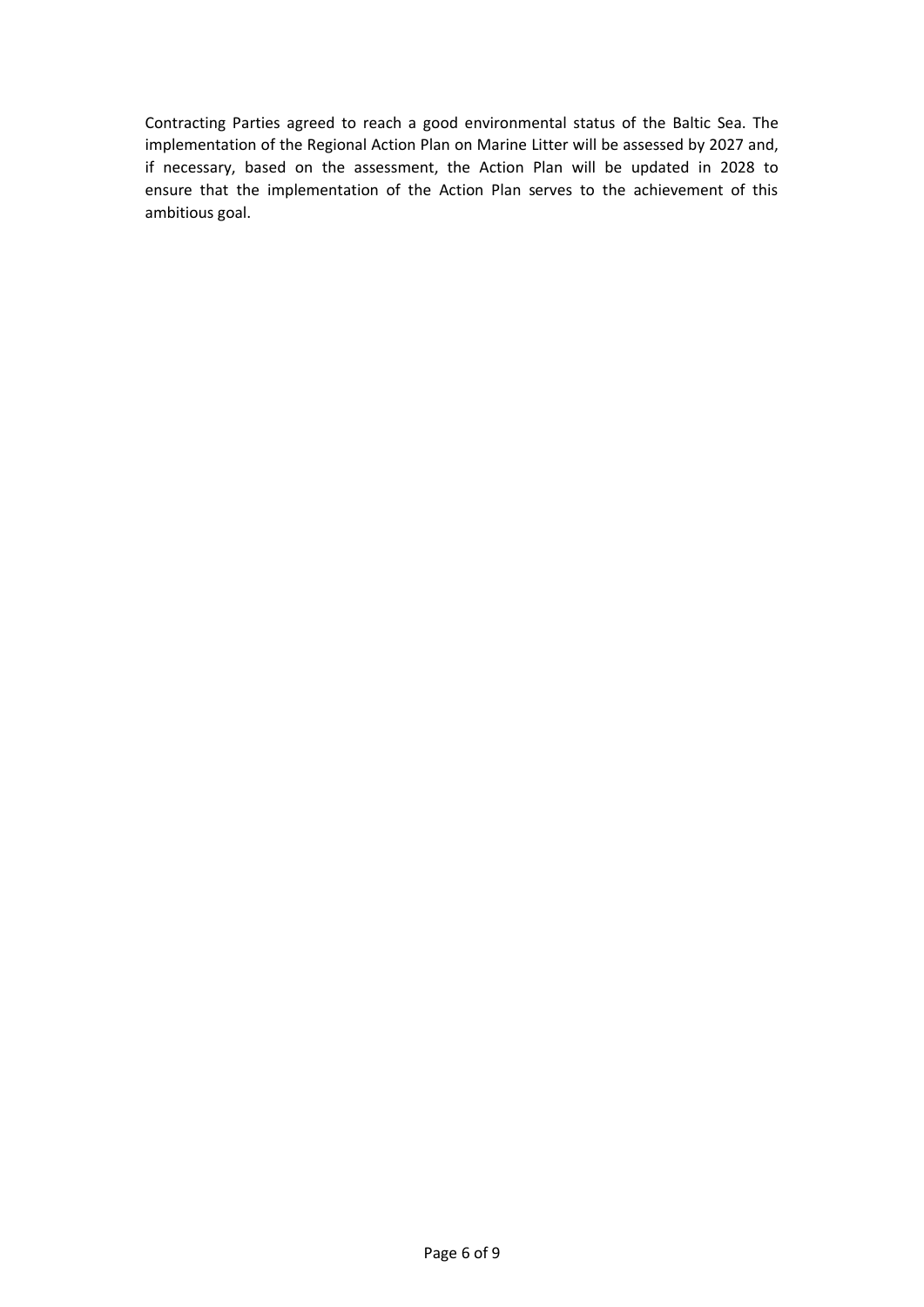## **1. Actions addressing land-based sources of marine litter**

| <b>CODE</b>     | <b>ACTION</b>                                                                                                                                                                                                                                                                                                                                                                                           |  |
|-----------------|---------------------------------------------------------------------------------------------------------------------------------------------------------------------------------------------------------------------------------------------------------------------------------------------------------------------------------------------------------------------------------------------------------|--|
|                 | <b>Waste prevention and management</b>                                                                                                                                                                                                                                                                                                                                                                  |  |
| RL <sub>1</sub> | Share best practices and guidelines for municipalities and other responsible<br>authorities regarding environmentally sound and effective cleaning, sorting and<br>collection infrastructure of plastic litter on beaches and other coastal areas.                                                                                                                                                      |  |
| RL <sub>2</sub> | Evaluate top findings according to the knowledge available and recommend<br>environmentally sound alternatives to phase out top plastic and rubber litter items.                                                                                                                                                                                                                                        |  |
| RL3             | Establish a regional pilot project in collaboration with river basin authorities to assess<br>input of macro litter by rivers to build sound regional knowledge base.                                                                                                                                                                                                                                   |  |
| RL4             | Reduce marine litter by sharing best practices on national return and refund deposit<br>systems for drink packaging striving to establish such systems in all HELCOM<br>countries and investigate possible bilateral and multilateral solutions to prevent<br>littering and enhance recycling of drink packaging in relation to passenger ships and<br>border shops.                                    |  |
| RL5             | Identify environmentally open applications using plastics (e.g. agriculture foil, coastal<br>erosion protection, etc) which need to be addressed and recommend relevant<br>actions.                                                                                                                                                                                                                     |  |
|                 | <b>Microplastics</b>                                                                                                                                                                                                                                                                                                                                                                                    |  |
| RL <sub>6</sub> | Based on the evaluations made in the EU and among the contracting parties of the<br>most significant products and processes that release both primary and secondary<br>microplastics, assess if they are covered or not by legislation, and act, if appropriate,<br>to influence or adjust the legal framework, or identify other necessary measures to<br>reduce emissions to the aquatic environment. |  |
| RL7             | Evaluate the possibility to introduce regional recommendations to reduce release of<br>microplastics from WWTP utilizing the outcome of related studies.                                                                                                                                                                                                                                                |  |
| RL8             | Development of a HELCOM guideline on establishment and operation of artificial<br>turfs, to prevent plastic losses, taking into account the ongoing work within the EU<br>including the proposal by ECHA.                                                                                                                                                                                               |  |
|                 | <b>Single use plastics</b>                                                                                                                                                                                                                                                                                                                                                                              |  |
| RL9             | Investigate opportunities for substitution with subsequent phasing-out non-<br>degradable shot wads and launch information campaigns targeted at hunters.                                                                                                                                                                                                                                               |  |
| <b>RL10</b>     | Provide guidance on best-practice examples and regulatory options for municipalities<br>in the Baltic Sea region to reduce the generation of single use plastic litter.                                                                                                                                                                                                                                 |  |
| <b>RL11</b>     | Prevention and reduction of single use plastics consumption and littering at major<br>events and promotion campaigns through the establishment of a catalog of possible<br>measures to be utilized by the organizers and authorities.                                                                                                                                                                   |  |
| <b>RL12</b>     | Phase out intentional releases of inflated balloons                                                                                                                                                                                                                                                                                                                                                     |  |
| <b>RL13</b>     | Consider phasing out the use of plastic components of firework and confetti<br>outdoors.                                                                                                                                                                                                                                                                                                                |  |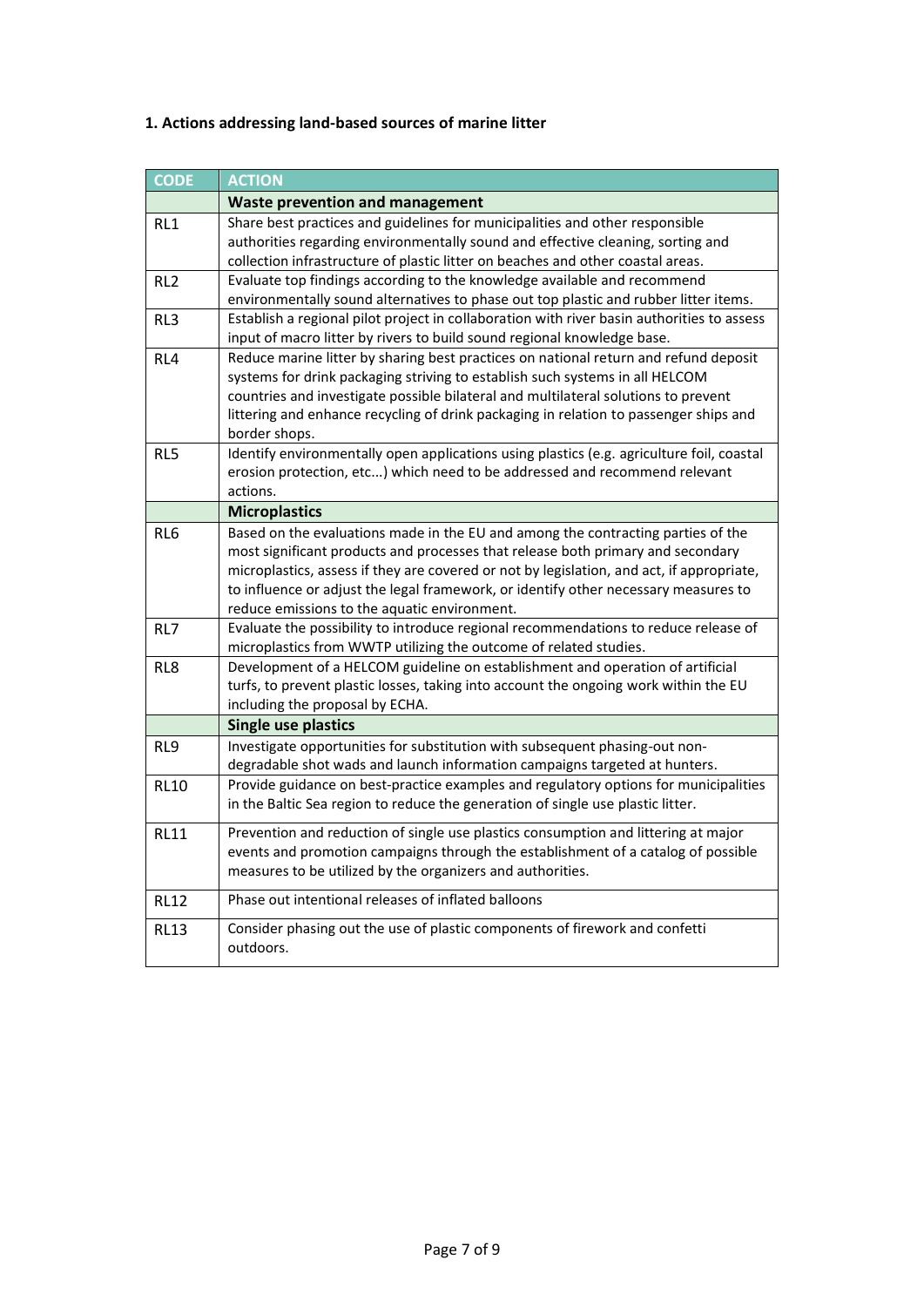## **2. Actions addressing sea-based sources of marine litter**

| <b>CODE</b>     | <b>ACTION</b>                                                                                                                                                     |
|-----------------|-------------------------------------------------------------------------------------------------------------------------------------------------------------------|
|                 | Actions addressing shipping related activities                                                                                                                    |
| RS1             | Identify opportunities for developing ELB management and recycling                                                                                                |
|                 | methodologies including potential financial arrangements (e.g. producer's                                                                                         |
|                 | responsibility, eco-fee for registered boats).                                                                                                                    |
| RS <sub>2</sub> | Encourage the development and use of buoys, floats and docks, which do not                                                                                        |
|                 | release expanded polystyrene (EPS) and other problematic materials to the                                                                                         |
|                 | marine environment with the aim to phase out the use of those containing                                                                                          |
|                 | unprotected EPS and problematic materials.                                                                                                                        |
| RS3             | Cooperate with maritime stakeholders to optimize onboard waste management                                                                                         |
|                 | enhancing separation, fostering recycling, and phasing out the use of single-use                                                                                  |
|                 | plastics in shipping, including in cruise operations.                                                                                                             |
| RS4             | Investigate the problem with cargo losses causing plastic littering of the marine                                                                                 |
|                 | environment and, based on the findings, together with national competent                                                                                          |
|                 | authorities, consider developing a common guidelines for accident management                                                                                      |
|                 | taking into account ongoing work within the IMO and EU.                                                                                                           |
| RS5             | Investigate the problem caused by spills of plastic pellets from ships and, based                                                                                 |
|                 | on the findings, consider developing common guidelines for accident                                                                                               |
|                 | management in such events.                                                                                                                                        |
|                 | Actions addressing ALDFG and other fisheries related litter                                                                                                       |
| RS <sub>6</sub> | Encourage collection of ALDFG and separation of collected ALDFG from end-of-<br>life gear with a view to establish regional targets for collection of end-of-life |
|                 | fishing gear.                                                                                                                                                     |
| RS7             | Elaborate guidelines on the best practices and undertake relevant measures to                                                                                     |
|                 | reduce the input of ALDFG to the Baltic Sea from recreational fisheries with a                                                                                    |
|                 | focus on gillnets taking into account geographical particularities.                                                                                               |
| RS8             | Evaluate the amounts and composition of lost angling gear in the Baltic Sea                                                                                       |
|                 | including fishing lures and casting weights with corresponding hooks, soft plastic                                                                                |
|                 | baits and light components and develop appropriate measures to prevent their                                                                                      |
|                 | further loss.                                                                                                                                                     |
| RS9             | Investigate available options for fishing gear marking as a tool to prevent and                                                                                   |
|                 | reduce gear losses and produce recommendations to improve gear marking to                                                                                         |
|                 | increase the effectiveness of this tool                                                                                                                           |
| <b>RS10</b>     | Consider innovative constructive features of fishing gear as a tool to prevent and                                                                                |
|                 | reduce gear losses and a tool to prevent and reduce lost fishing gears from ghost                                                                                 |
|                 | fishing.                                                                                                                                                          |
| <b>RS11</b>     | Continue the mapping of areas with high potential for ALDFG accumulation (hot                                                                                     |
|                 | spots) in all HELCOM countries with subsequent update of the HELCOM                                                                                               |
|                 | Map&Data service.                                                                                                                                                 |
| <b>RS12</b>     | Initiate removal of ghost nets and their safe management on land applying the                                                                                     |
|                 | best practices for ALDFG removal in national or international campaigns.                                                                                          |
| <b>RS13</b>     | HELCOM to join the Global Ghost Gear Initiative (GGGI) which is the world's<br>largest cross-sectoral alliance committed to driving solutions to the problem of   |
|                 | ALDFG worldwide.                                                                                                                                                  |
| <b>RS14</b>     | Engage fishermen (both recreational and commercial) and general public to                                                                                         |
|                 | report on lost and observed ghost fishing gear utilizing related reporting tools                                                                                  |
|                 | (e.g. Swedish example of GhostGuard app or German Geistertaucher).                                                                                                |
| <b>RS15</b>     | Consider the development of HELCOM Recommendation and guidelines on the                                                                                           |
|                 | reduction of marine litter through the implementation of Sustainability Education                                                                                 |
|                 | Programmes for Fishers taking into account results of the ongoing work on the                                                                                     |
|                 | revision of IMO STCW-F.                                                                                                                                           |